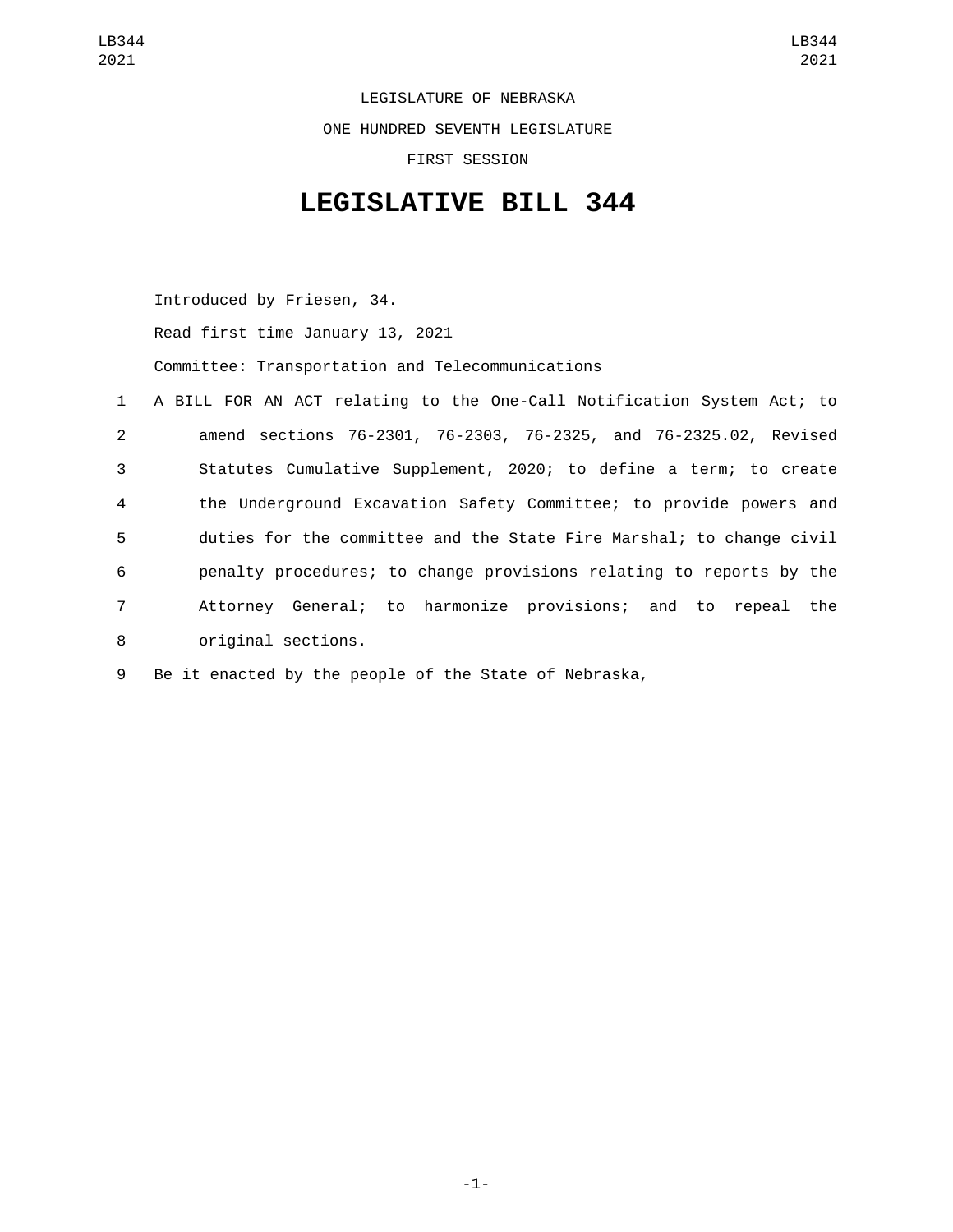| LB344<br>2021    | LB344<br>2021                                                             |
|------------------|---------------------------------------------------------------------------|
| 1                | Section 1. Section 76-2301, Revised Statutes Cumulative Supplement,       |
| $\boldsymbol{2}$ | 2020, is amended to read:                                                 |
| 3                | 76-2301 Sections 76-2301 to 76-2332 and sections 3 and 4 of this act      |
| 4                | shall be known and may be cited as the One-Call Notification System Act.  |
| 5                | Sec. 2. Section 76-2303, Revised Statutes Cumulative Supplement,          |
| 6                | 2020, is amended to read:                                                 |
| $\overline{7}$   | 76-2303 For purposes of the One-Call Notification System Act, the         |
| 8                | definitions found in sections 76-2303.01 to 76-2317 and section 3 of this |
| 9                | act shall be used.                                                        |
| 10               | Sec. 3.<br>Committee means<br>the<br>Underground Excavation Safety        |
| 11               | Committee.                                                                |
| 12               | Sec. 4. (1) The Underground Excavation Safety Committee is created.       |
| 13               | The committee shall consist of the following members: (a) The State Fire  |
| 14               | <u>Marshal, (b) two representatives of operators, and (c) two</u>         |
| 15               | representatives of excavators. The representative members shall be        |
| 16               | appointed by the Governor. The Governor shall appoint one of the two      |
| 17               | initial representatives of operators described in subdivision (b) of this |
| 18               | subsection, and one of the two initial representatives of excavators      |
| 19               | described in subdivision (c) of this subsection to a two-year term. The   |
| 20               | other initial appointments shall be for a four-year term. All succeeding  |
| 21               | terms shall be for four years. A committee member may be reappointed at   |
| 22               | the end of such member's term. If there is a vacancy on the committee,    |
| 23               | the Governor shall appoint a member to serve the remainder of the         |
| 24               | unexpired term of the vacating member.                                    |
| 25               | (2) The committee shall select from among its members a chairperson.      |
| 26               | The committee shall govern its procedures pursuant to rules and           |
| 27               | regulations adopted and promulgated by the State Fire Marshal. No person  |
| 28               | shall receive any compensation for services rendered as a member of the   |
| 29               | committee. Each member of the committee shall be reimbursed for expenses  |
| 30               | as provided in sections 81-1174 to 81-1177.                               |

(3) The committee shall meet not less than quarterly each year, and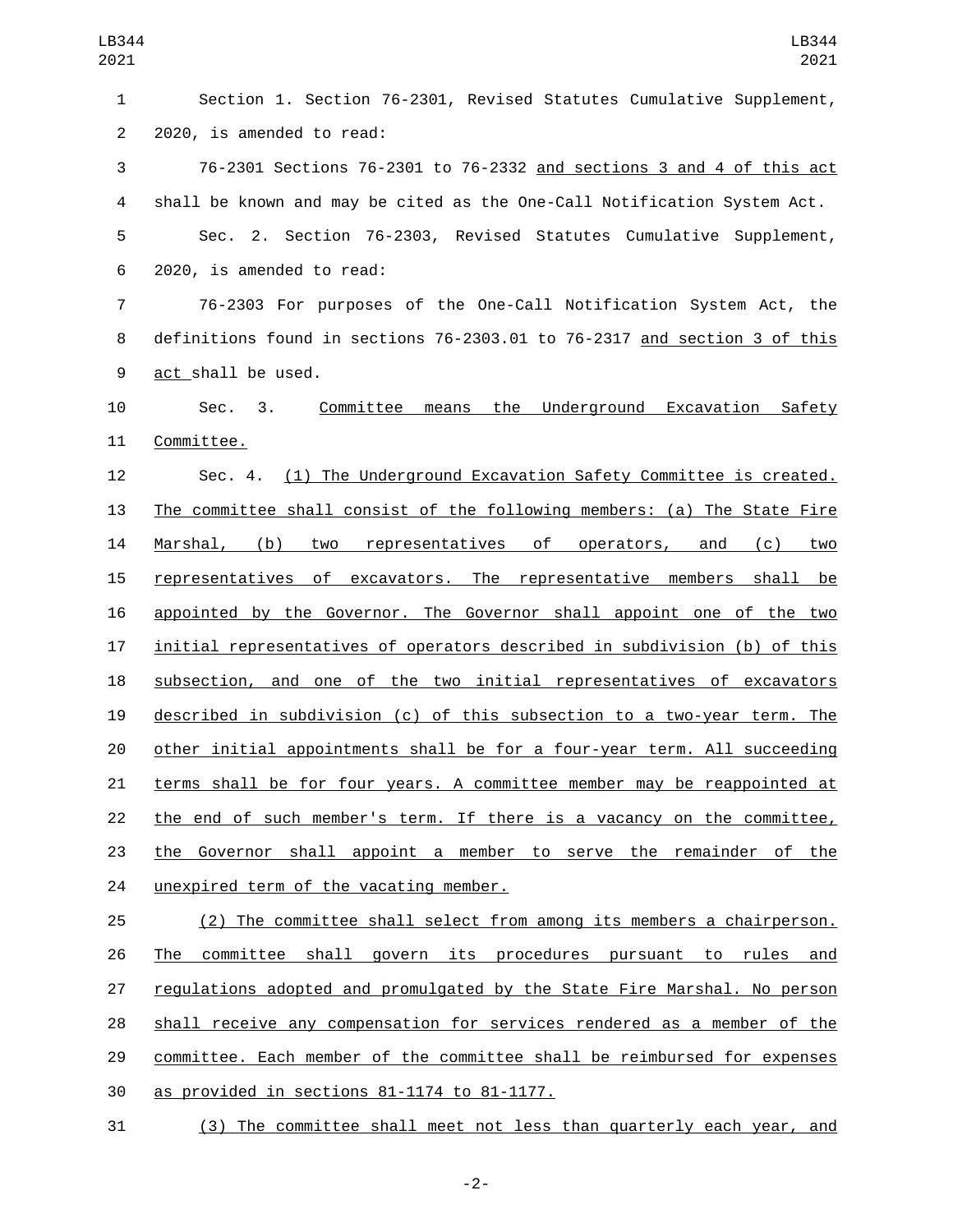| 2021           | 2021                                                                      |
|----------------|---------------------------------------------------------------------------|
| $\mathbf{1}$   | also at such times as the business of the committee requires and at such  |
| $\overline{2}$ | places as may be established by the chairperson. When initiated by the    |
| 3              | State Fire Marshal, it shall be the duty of the committee to review       |
| 4              | complaint proceedings pursuant to section 76-2325. No member of the       |
| 5              | committee shall sit in hearing upon any question in which such member or  |
| 6              | any corporation of which such member is a shareholder or employee is a    |
| 7              | <u>party.</u>                                                             |
| 8              | Sec. 5. Section 76-2325, Revised Statutes Cumulative Supplement,          |
| 9              | 2020, is amended to read:                                                 |
| 10             | 76-2325 (1)(a) Upon a complaint filed with the State Fire Marshal by      |
| 11             | any person or entity, or upon the State Fire Marshal's own complaint,     |
| 12             | alleging any violation described in subsection (2) of this section, the   |
| 13             | State Fire Marshal shall initiate review proceedings before the committee |
| 14             | to hear evidence from both the complainant and the respondent regarding   |
| 15             | the alleged violation.                                                    |
| 16             | (b) The State Fire Marshal shall commence the review proceedings by       |
| 17             | first serving a notice of hearing on all parties by personal service or   |
| 18             | by certified mail, return receipt requested. Such notice shall set forth  |
| 19             | the time and place of hearing and include notice of each party's right to |
| 20             | introduce evidence and make arguments before the committee concerning the |
| 21             | alleged violation.                                                        |
| 22             | (c) Within thirty days following the hearing, the committee shall         |
| 23             | submit its written findings and recommendation to the Attorney General    |
| 24             | specifying (i) whether a violation of the One-Call Notification System    |
| 25             | Act occurred and (ii) if a violation occurred, the appropriate civil      |
| 26             | penalty for such violation. The State Fire Marshal shall serve copies of  |
| 27             | the findings and recommendation on all parties by personal service or by  |
| 28             | certified mail, return receipt requested.                                 |
| 29             | (d) Only by a unanimous vote of the committee shall the committee's       |
| 30             | recommendation include a civil penalty as provided in subsection (2) of   |

this section. Further, upon a majority vote of the members of the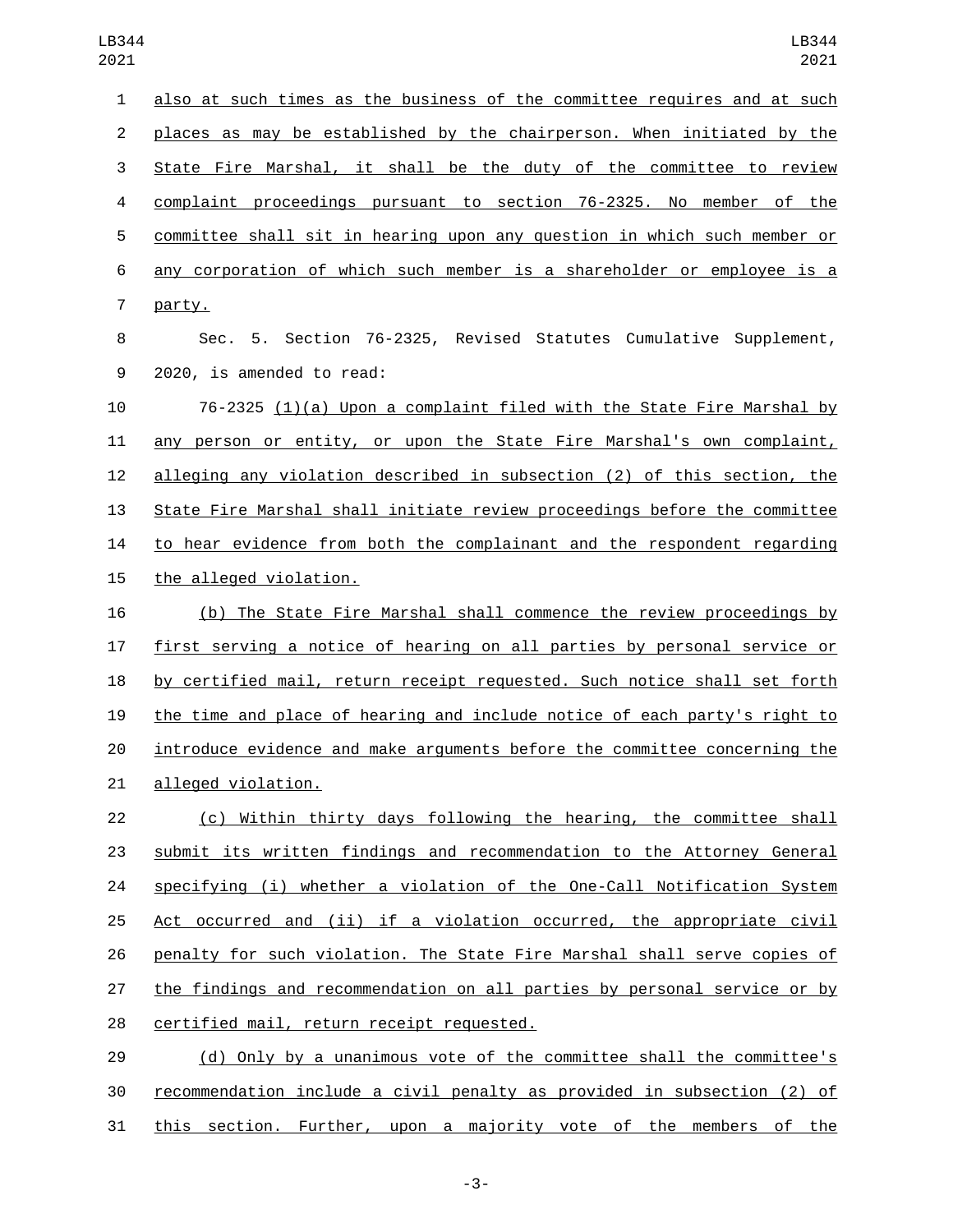committee, the committee may recommend continuing education for the violator regarding compliance with the One-Call Notification System Act. (2) (1) Any person who violates section 76-2320, 76-2320.01,

 76-2320.02, 76-2321, 76-2322, 76-2323, 76-2326, 76-2330, or 76-2331 shall 5 be subject to a civil penalty as follows:

 (a) For a violation by an excavator or an operator related to a gas or hazardous liquid underground pipeline facility or a fiber optic telecommunications facility, an amount not to exceed ten thousand dollars for each violation for each day the violation persists, up to a maximum 10 of five hundred thousand dollars; and

 (b) For a violation by an excavator or an operator related to any other underground facility, an amount not to exceed five thousand dollars for each day the violation persists, up to a maximum of fifty thousand 14 dollars.

 $(3)$   $(2)$  An action to recover a civil penalty <u>as recommended by the</u> committee pursuant to subsection (1) of this section shall be brought by the Attorney General or a prosecuting attorney on behalf of the State of Nebraska in any court of competent jurisdiction of this state. The trial shall be before the court, which shall consider the nature, circumstances, and gravity of the violation and, with respect to the person found to have committed the violation, the degree of culpability, the absence or existence of prior violations, whether the violation was a willful act, any good faith attempt to achieve compliance, and such other matters as justice may require in determining the amount of penalty imposed. All penalties shall be remitted to the State Treasurer for distribution in accordance with Article VII, section 5, of the 27 Constitution of Nebraska.

 Sec. 6. Section 76-2325.02, Revised Statutes Cumulative Supplement, 29 2020, is amended to read:

 76-2325.02 (1) The Attorney General shall make an annual report to the Legislature, the State Fire Marshal, the committee, and the board of

-4-